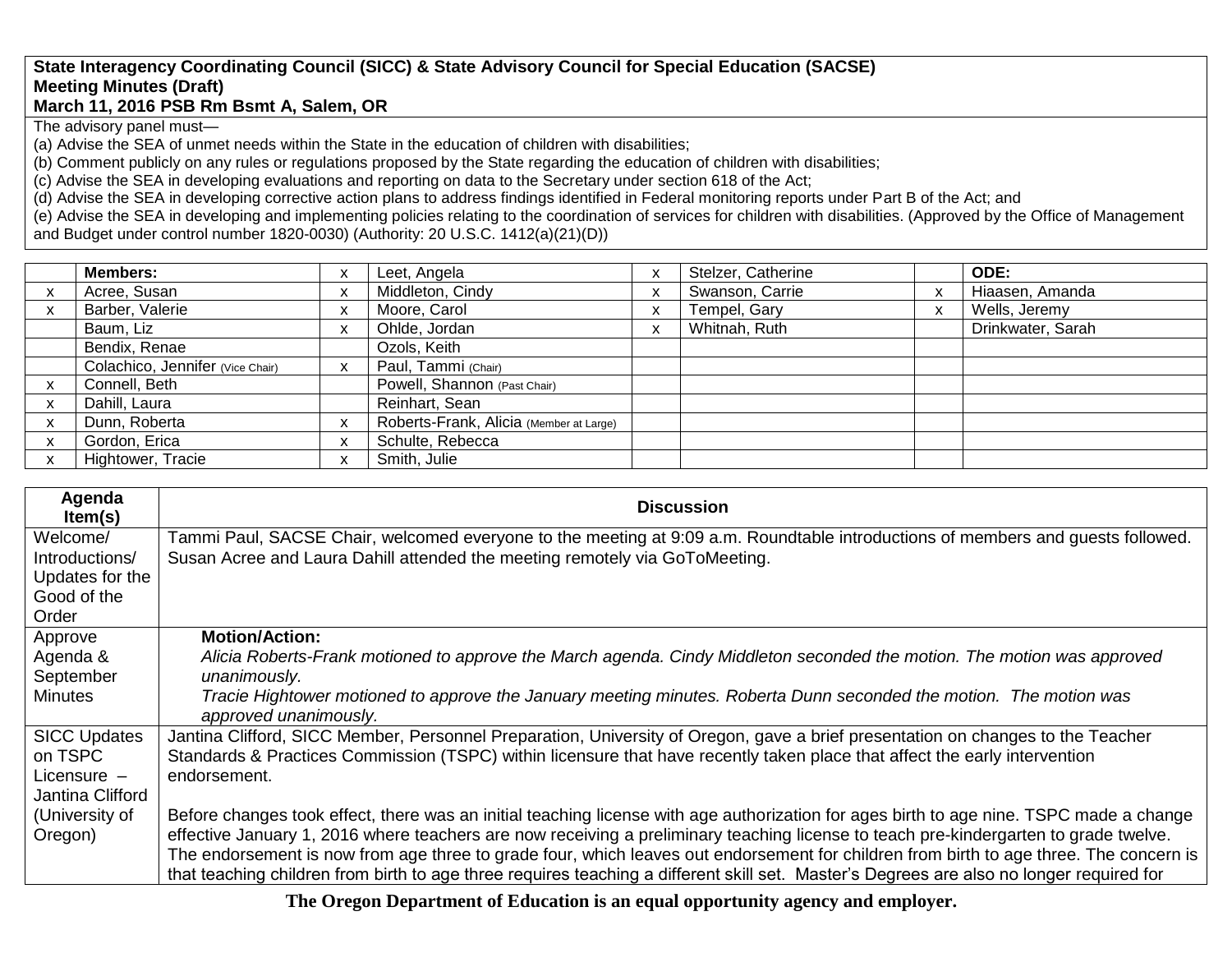|                                                                           | teaching degrees.                                                                                                                                                                                                                                                                                                                                                                                                                                                                                                                                                           |
|---------------------------------------------------------------------------|-----------------------------------------------------------------------------------------------------------------------------------------------------------------------------------------------------------------------------------------------------------------------------------------------------------------------------------------------------------------------------------------------------------------------------------------------------------------------------------------------------------------------------------------------------------------------------|
|                                                                           | Jantina is working with the Higher Education Consortium and they are researching Oregon Administrative Rules (OARs) and how the<br>new licensure aligns with them. Both committees requested information about joining the consortium to better represent students with<br>disabilities across the state. Jantina will follow up with the committees after seeing if the consortium is looking for more representation. A<br>recommendation was made to include any scientific evidence around the birth to three age group when talking with TSPC.                         |
|                                                                           | Tammi Paul, SACSE, suggested that the SICC and the SACSE come together to devise a plan for how to best address concerns to the<br>TSPC, including the possibility of mailing separate letters or a joint letter to the TSPC. Rebecca Schulte (SACSE), Judy Newman<br>(SICC), Beth Connell (SACSE), and Nancy Ford (SICC) volunteered to be on a joint work group to devise how to best move forward<br>with communications to the TSPC.                                                                                                                                    |
|                                                                           | <b>Motion/Action:</b><br>Judy Newman made a motion to work with TSPC Higher Education Consortium regarding a joint letter or separate letters and<br>talking points. Lori Kellogg seconded the motion. Roberta amended the motion to add that the TSPC Higher Ed Consortium report<br>back to the internal joint task force. Rebecca Schulte seconded the amendment. The amended motion was approved unanimously.                                                                                                                                                           |
| Summer<br>Institute<br>update-Mandy<br>Stanley                            | The Oregon Department of Education (ODE) and David Douglas School District are holding a week long intensive Summer Institute<br>training session for Early Intervention/Early Childhood Special Education (EI/ECSE) professionals (birth to age 8) from June 20, 2016<br>through June 24, 2016. College credit from Portland State University will be available.                                                                                                                                                                                                           |
| (EI/ECSE<br>Education<br>Specialist)                                      | Seven courses are being offered: Collaborative Problem Solving; Coaching Course; Trauma Informed Care; So You Want to Start A<br>Preschool?; Prevent, Teach and Reinforce; Motivational Training; and Dual Language Learners.                                                                                                                                                                                                                                                                                                                                               |
|                                                                           | If anyone is interested, please go to their website at: http://www.ddouglas.k12.or.us/summer-institute-2016/                                                                                                                                                                                                                                                                                                                                                                                                                                                                |
| <b>SICC</b><br>Governors<br>Report-<br>Cassandra<br>Trout (Chair<br>SICC) | Cassandra Trout, SICC Chair, gave a brief presentation on the annual SICC Governor's Report. The SICC is working with the<br>Governor's Office to schedule a time to deliver the report to the Governor's Chief Education Officer, Lindsey Capps. Once it has been<br>delivered, the SICC will send an electronic copy of this report to the SACSE.                                                                                                                                                                                                                         |
| EI/ECSE<br>Funding<br>Updates $-$<br>Nancy<br>Johnson-Dorn<br>(Director)  | Nancy Johnson-Dorn, ODE, spoke about the EI/ECSE budget. The budget is based on case load growth. The budget is built off these<br>numbers and includes a small percentage for inflation. The program is growing because of universal screening. There are a lot of<br>people who have been actively working with advocacy. ODE received some additional funds (\$5.393 million) because of this work.<br>Nancy explained the framework of how the budget was built. ODE will be creating a Policy Option Package (POP) to help get more<br>money for the EI/ECSE programs. |
|                                                                           | Once the funding budget model is finalized, it will be emailed to the SACSE and SICC as requested.                                                                                                                                                                                                                                                                                                                                                                                                                                                                          |
| <b>DD Eligibility</b><br>Conversation -<br>Nancy                          | Nancy Johnson-Dorn, ODE, provided a brief reminder about the Developmental Delay (DD) eligibility to extend the age range past the<br>age of five. There have been talks about this during the prior ODE Stakeholder's Meeting.                                                                                                                                                                                                                                                                                                                                             |
| Johnson-Dorn<br>(Director)                                                | The ODE is asking for input from the SICC/SACSE groups and for them to provide feedback.                                                                                                                                                                                                                                                                                                                                                                                                                                                                                    |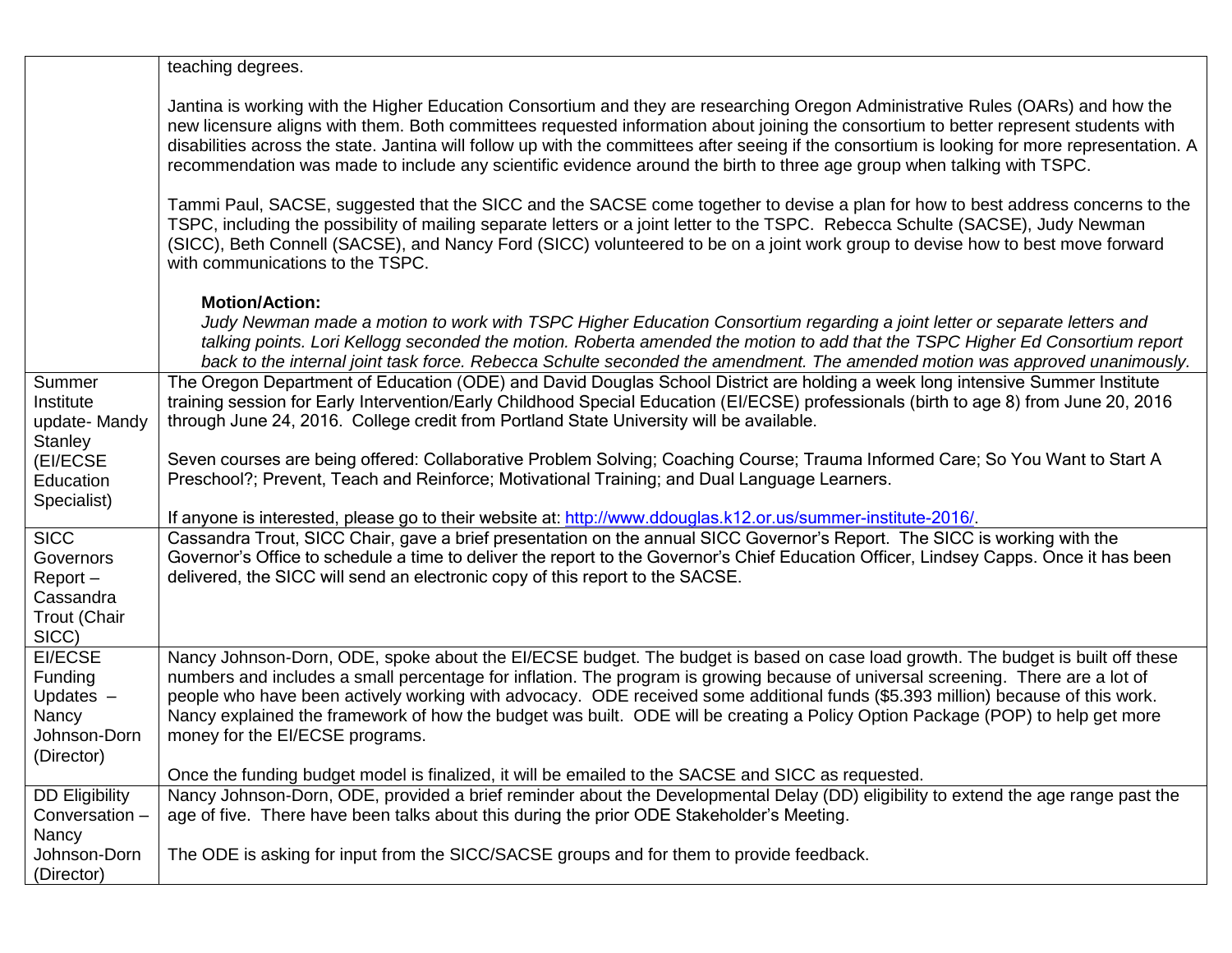The group was asked to form small groups to talk about this and then provide share outs to the larger group.

Each small group provided 2 minute share outs that were diverse. Everyone was asked to turn in their worksheets so ODE can consolidate the feedback provided by SACSE and the SICC. The groups answered the questions in the following ways: *What do you like about Oregon's current definition of developmental delay?*

- It's comprehensive and pushes a closer look at children before entry into kindergarten to more accurately describe eligibility. There is consistent awareness of what the definition means.
- Keep the title as "kindergarten transition", there is no need to label, allowing for success without a special education (SPED) label.
- Tiered supports in kindergarten help create success for children who need DD services in early childhood.
- Data shows that more children in ECSE are receiving services in typical settings.
- Social delays, adaptive skills, had services, and tiered supports are helping.

*What about the current definition does not work for children and should be changed?*

- It may lead parents to believe that a "DD" label will allow time for a child to "catch up" when in actuality they may not.
- It doesn't wait for failure.
- Fiscally difficult on districts worried about kiddos who aren't ready to do what isn't developmentally appropriate anyway.
- Tends to "label" student before school-age development has been made evident.
- Does not provide supports and continuity of service as simply (for students and family) as possible.
- The gap of the kindergarten drop off because children don't "meet criteria" for the designated.
- Eligibility needs to be changed to age 9.
- 504 is underutilized and could be a bridge for students who continue to need accommodations without IEP.
- It is missing data on the percentage of DD kids who test out in early grades.
- Child has to "prove" they need support by not doing well in kindergarten, instead of being provided supports to succeed.
- A more seamless transition of services at a critical age is especially helpful for a highly mobile population. This age is a critical age for school and development.
- 3 of 6 qualifying areas of deficit are not recognized by school age eligibility.
- Variability of age at Kindergarten. There can be an entire year difference.
- I believe that expanding the age range would provide better access to services while giving students more maturity before identifying specific disabilities with data backed testing.
- School evaluations are not comprehensive and will miss kids that did not get services before age 5.

*Do you have other recommendations for change to Oregon's developmental delay definition?*

- What will be the Specifically Designed Instruction (SDI) for a child? This is a bigger issue than just a label. I am wondering about how can we change a culture of teachers and administrators who don't always support kids with behavioral challenges (social/emotional delays) versus a skill deficit or lagging skills. If we are looking at how to help support parents through the transitions – parents have to be heard and understood. Teachers/school staff aren't always good at making families feel that way when the delay is social/emotional. It is a cultural shift.
- It's not broken so don't "fix" it. School age has great systems in place to support kids. Good working relationships with ECSE for transition to kinder which is most important to support kids. Changing to age 9 would have a big fiscal impact on districts.
- Improve transition processes between EI/ECSE to kinder.
- Would help support a more seamless transition into school aged services and ensures that they don't fall through the cracks and promotes a more positive/supportive start to school age.

## **The Oregon Department of Education is an equal opportunity agency and employer.**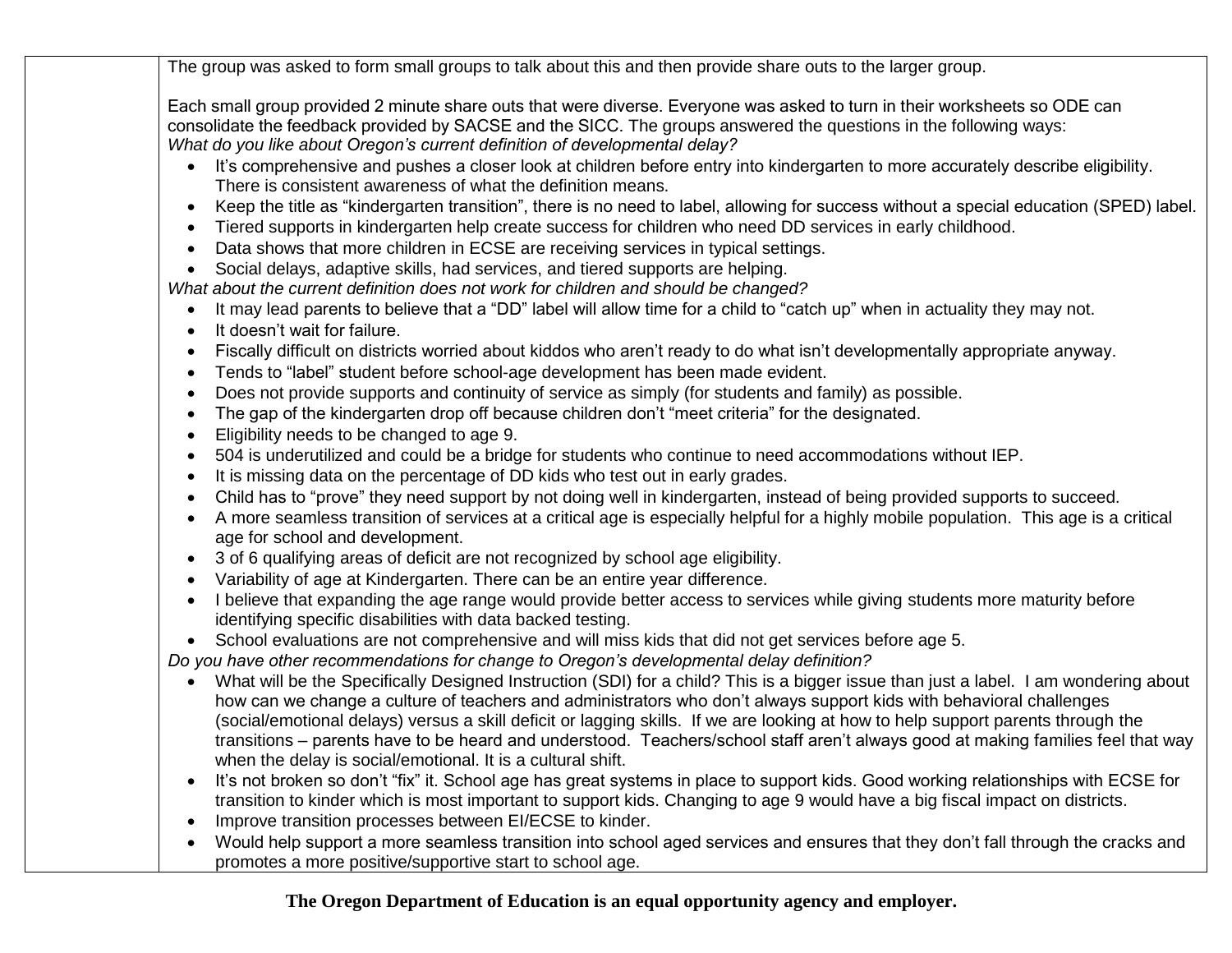|                                | DD should not be an automatic/default during kindergarten transition.<br>$\bullet$                                                                                                                                                                                            |
|--------------------------------|-------------------------------------------------------------------------------------------------------------------------------------------------------------------------------------------------------------------------------------------------------------------------------|
|                                | End DD at age of 8.<br>$\bullet$                                                                                                                                                                                                                                              |
|                                | Strong relationship with families.<br>$\bullet$                                                                                                                                                                                                                               |
|                                | Need to make well developed contingency.                                                                                                                                                                                                                                      |
|                                | Extend DD to age 7 or 8.                                                                                                                                                                                                                                                      |
| Transition to                  | Judy Newman, SICC, spoke about the process regarding transition for children from EI/ECSE to kindergarten. She discussed the steps                                                                                                                                            |
| Kinder                         | that occur for parents and program providers and what the transition looks like. A handout that outlines the transition was given to the                                                                                                                                      |
| Conversation -                 | group.                                                                                                                                                                                                                                                                        |
| Everyone                       |                                                                                                                                                                                                                                                                               |
|                                | SACSE and SICC have each agreed to form a Transition to Kindergarten Work Group. The following people volunteered to be a part of                                                                                                                                             |
|                                | the work group: Julie Smith (SACSE), Ruth Whitnah (SACSE), Melinda Benson (SICC), Cassandra Trout (SICC), Carol Moore                                                                                                                                                         |
|                                | (SICC/SACSE), and Judy Newman (SICC) who also agreed to be the lead for the group.                                                                                                                                                                                            |
|                                |                                                                                                                                                                                                                                                                               |
| Public                         | The SICC and SACSE separated after the working lunch and transition to kindergarten conversation.<br>Debra Levinson appealed to the committee to keep special education children at the foremost of every discussion. Debora stated that                                      |
| Comment                        | current over-focus on and demands for legal compliance countermand the original intent of IDEA. As a result, many students are not                                                                                                                                            |
|                                | receiving adequate or appropriate services, families are not being genuinely included in the decision-making process of Special                                                                                                                                               |
|                                | Education, and many teachers leave the profession out of a sense of frustration and despair.                                                                                                                                                                                  |
|                                |                                                                                                                                                                                                                                                                               |
|                                | Debra suggested several actions including better training and additional licensing requirements for Special Education administrators and                                                                                                                                      |
|                                | better training of Regular Education teachers in how to differentiate instruction and how to utilize principles of Universal Design. The                                                                                                                                      |
|                                | current case loads need to be observed and limited for various group in special education, centralizing case management including                                                                                                                                             |
|                                | production or clerical portions of the Individualized Education Program (IEP) to allow for personnel to work with the students more than                                                                                                                                      |
|                                | on the paperwork.                                                                                                                                                                                                                                                             |
|                                |                                                                                                                                                                                                                                                                               |
|                                | The committee agreed that caseloads need to be discussed. In appreciation of the crisis being experienced by the teachers in the field,                                                                                                                                       |
|                                | SACSE requested that Jeremy seek a member of ODE to provide additional information to the SACSE on case load practices and                                                                                                                                                    |
|                                | funding and any attempts at addressing these issues.                                                                                                                                                                                                                          |
| SSIP Update -                  | Lisa Darnold and Stella Brown, ODE, provided a Part B State Systemic Improvement Plan (SSIP) update. Part B includes school aged                                                                                                                                              |
| Lisa Darnold &<br>Stella Brown | students with disabilities, kindergarten through age 21. The State Initiated Measurable Result (SIMR) for Part B during phase 1 was to<br>increase the percentage of third grade students with disabilities reading at grade level, as measured by state assessments. Phase 2 |
| (Education                     | consists of 3 components.                                                                                                                                                                                                                                                     |
| Specialist)                    | 1) Infrastructure development – improvements that will be made to the state infrastructure to better support local education                                                                                                                                                  |
|                                | agencies (LEA) to implement and scale up Evidence-Based Practice Resources (EBP) to improve the SIMR for children with                                                                                                                                                        |
|                                | disabilities. ODE has added a SSIP lead, a Dyslexia Specialist, and a Coherent Strategies Specialist.                                                                                                                                                                         |
|                                | 2) Support for the LEA Implementation of EBPs - how the state will support LEAs in implementing the EBPs that will result in                                                                                                                                                  |
|                                | changes in LEA, school, and provider practices to achieve the SIMR(s) for children with disabilities. This component includes                                                                                                                                                 |
|                                | providing processional development (PD), technical assistance (TA), and coaching to districts.                                                                                                                                                                                |
|                                | 3) Evaluation – how the evaluation is aligned to the theory of action and other components of the SSIP and the extent to which it                                                                                                                                             |
|                                | includes short-term and long-term objectives to measure implementation of the SSIP.                                                                                                                                                                                           |
|                                |                                                                                                                                                                                                                                                                               |
|                                | Stella and Lisa asked the committee to provide advisement on what level they see professional development, technical assistance, and                                                                                                                                          |